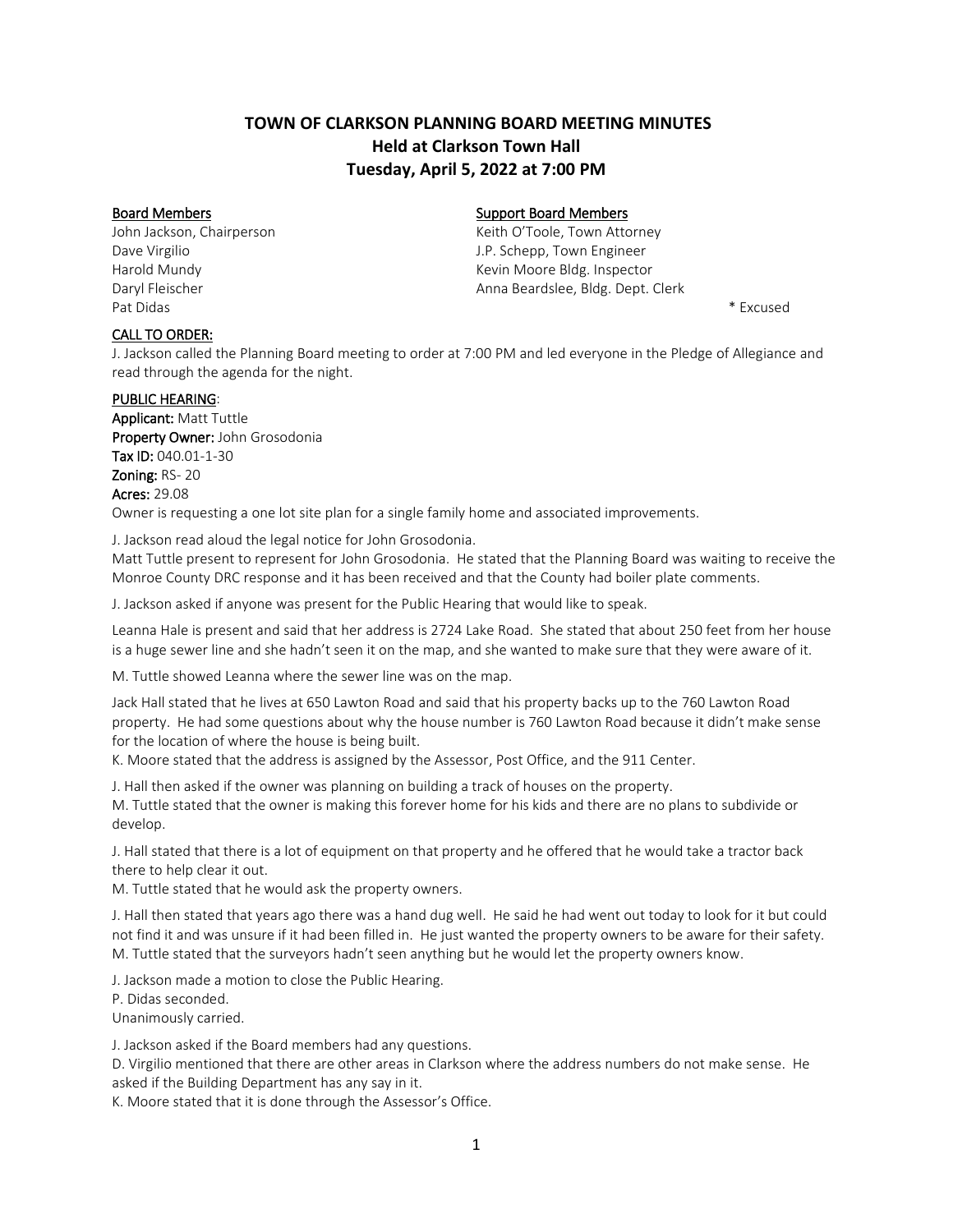J. Jackson asked if K. O'Toole had any questions or concerns. K. O'Toole stated, no.

J. Jackson made a motion for SEQR that this item was an unlisted action with a negative declaration. P. Didas seconded. Unanimously carried.

P. Didas made a motion to approve the site plan for John Grosodonia. D. Fleischer seconded. Unanimously carried.

## PUBLIC HEARING:

Applicant: Joseph Selvaggio Property Owner: Joseph Selvaggio Property Address: 99 Clarkridge Drive Tax ID: 055.040-01-017.114 Zoning: Industrial Acres: 5.262

Applicant is proposing to build a 100x100 Steel frame building to be used for storage and general upkeep of the developer's vehicles. There will be 7 parking spaces for outdoor temporary parking spaces for trucks with trailers. There will usually be two or less vehicles onsite at any given time.

J. Jackson read aloud the Legal Notice for Joseph Selvaggio.

M. Tuttle present to represent for Joseph Selvaggio. M. Tuttle stated that he received J. Schepp's comments and made adjustments. He also stated that he received the Monroe County DRC response back for this item as well and there were no major issues. He handed out updated maps showing the outlook structure and that the curb cut had been reduced from 80 feet to 60 feet as per J. Schepp's comments.

J. Jackson asked if J. Schepp had any concerns.

J. Schepp stated that all engineering concerns had been addressed.

K. Moore handed out information to all Board Members and Support Staff that included the definition of a truck terminal, as there had been some questions about the zoning in the area. He stated that a truck terminal would be like an Amazon, DHL, UPS, etc. He then stated town codes 140-35C(11) and 140-35D which states:

### § 140-35 CIndustrial District.

[C. P](https://ecode360.com/8651173#8651173)ermitted uses. The following principal uses are permitted in the Industrial District:

[\(11\) C](https://ecode360.com/8651184#8651184)onstruction equipment storage and repair.

#### § 140-35 Industrial District.

D. Conditional industrial uses. Conditional industrial uses shall be any industrial uses which are of the same character as those listed as permitted uses and which will not be detrimental to the district or adjacent residential districts upon the granting of a special permit by the Planning Board.

Kevin suggested that if the Board will be approving this item, the application will need to specify that it is for a Special Use Permit under Town Code 140-35D.

J. Jackson asked if there are any sleeping areas.

J. Selvaggio stated, no.

H. Mundy asked about fuel storage.

J. Selvaggio stated, no.

J. Selvaggio explained that he owns the property and to use it to store his trucks and vehicles.

K. O'Toole asked what the maximum amount of vehicles and types of vehicles would be stored there.

J. Selvaggio stated 3 truck haulers and 3 personal automobiles.

K. Moore asked if he was to store them inside or outside.

J. Selvaggio stated that everything would be inside.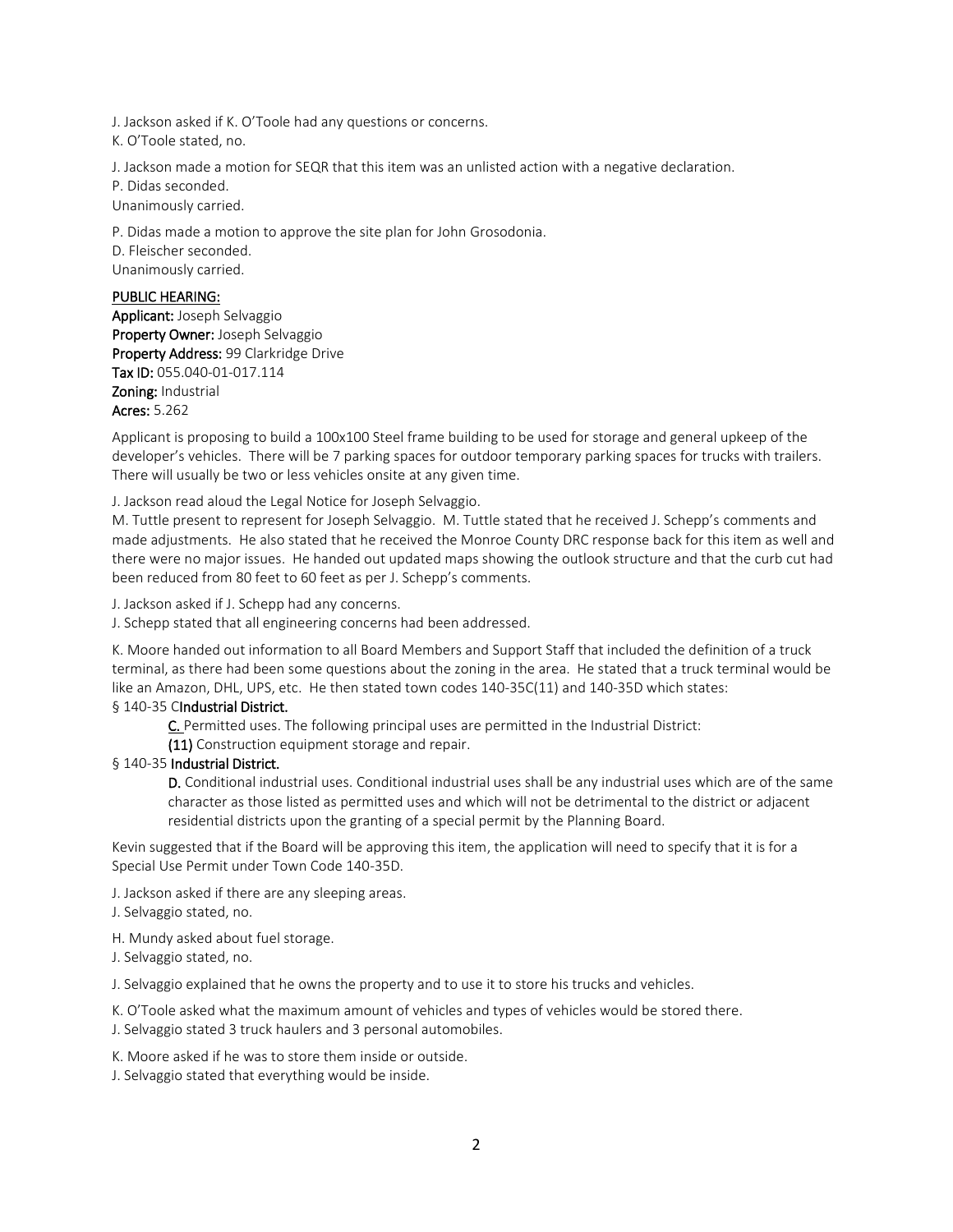K. O'Toole asked if J. Selvaggio would agree to have a maximum amount of vehicles that could be stored as a condition of approval.

J. Selvaggio stated, that would be fine.

J. Jackson asked about having a garbage service.

J. Selvaggio stated that he hadn't really thought about it, but he doesn't feel he would really have any garbage. He stated that if he did, he would take the garbage home and throw out there.

J. Jackson asked if there would be security cameras.

J. Selvaggio stated that he would be using security cameras.

H. Mundy asked if it would be a metal roof and structure.

J. Selvaggio stated, yes.

J. Jackson asked if H. Mundy felt comfortable with the use for this zoning area.

H. Mundy stated, yes.

P. Didas asked if there was a need to limit the amount of vehicles the owner can store, as long as there is a condition that everything is to be stored inside the building.

K. O'Toole stated that the condition does not need to limit, but it should ensure that the storage is only for inside the building.

K. O'Toole further stated that this needs to be intended as a permissible use in the district under Town Code 140- 35D to allow the inside storage of personal vehicles and car haulers.

J. Jackson asked if anyone was present for the Public Hearing.

No one responded.

J. Jackson stated that correspondence was received by Arkadiy Kravchenya and he read aloud his question which was asking if power would be extended to other properties nearby.

J. Selvaggio stated that he was having utilities put in at his business.

J. Jackson made a motion to close the Public Hearing.

P. Didas seconded.

Unanimously carried.

P. Didas made a motion for SEQR that this is an unlisted action with a negative declaration.

H. Mundy seconded.

Unanimously carried.

J. Jackson made a motion that the Board Members determined to approve this application through Town Code 140- 35D for the intended use of inside storage of personal vehicles and car haulers, which is similar to the use of other properties on Clarkridge Drive.

D. Fleisher seconded.

Unanimously carried.

J. Jackson made a motion to approve the special use permit to allow the storage of owner, Joseph Selvaggio's personal vehicles and car haulers, with the following conditions:

- recorded easements for the property are submitted to the town attorney
- there will be no outside storage

D. Fleischer seconded.

Unanimously carried.

#### NEW BUSINESS:

Applicant: Duane E. Clarke Property Owner: Duane E. Clarke and Kyle Jordan Burdick Property Address: 2977 & 2999 Redman Road Tax ID: 39.01-001-008 & 39.01-001-007.1 Zoning: RS- 20